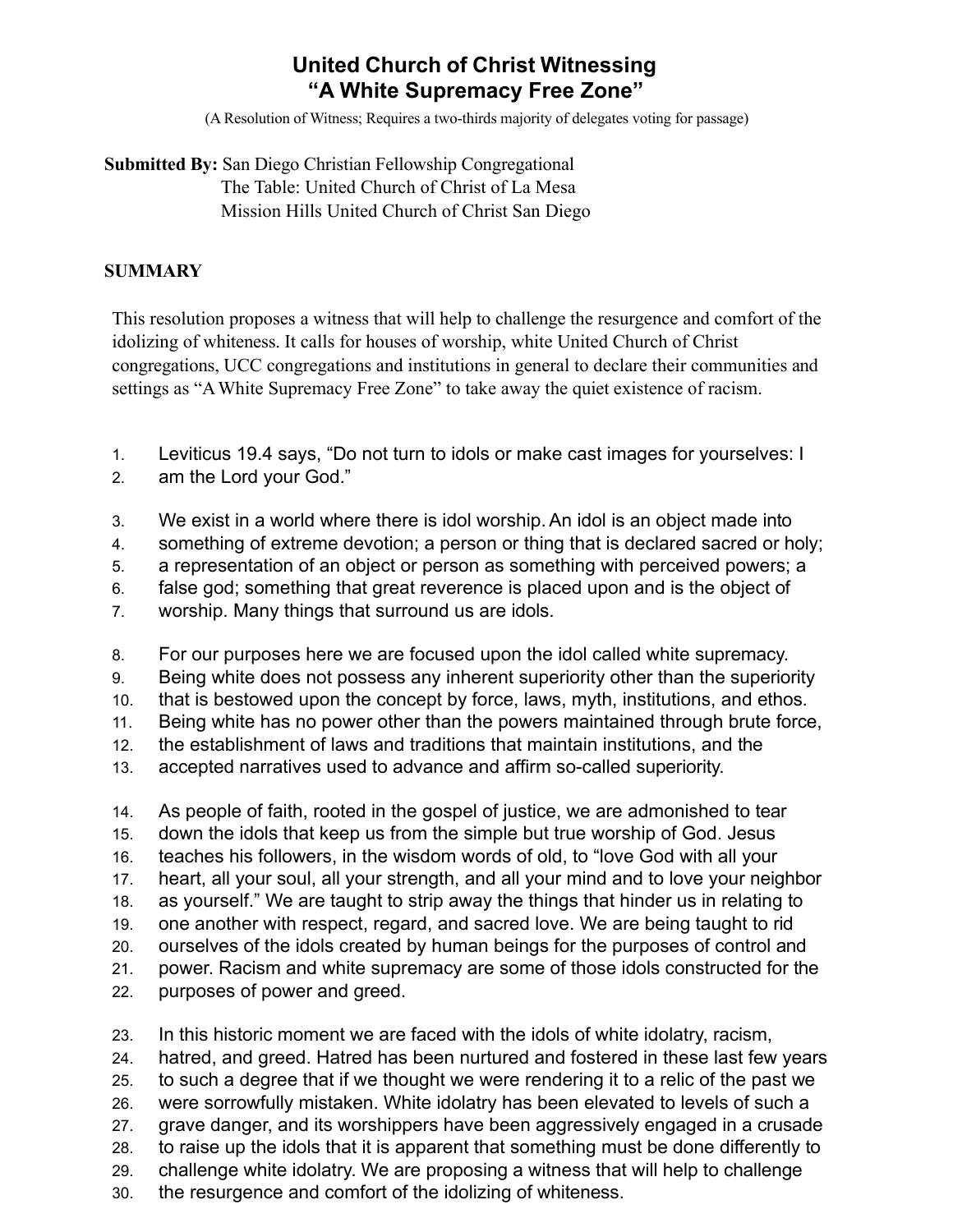- 31. "Black Lives Matter" has become a mantra attempting to stir awake the white
- 32. community and invite non-Black allies to stand in solidarity with the struggles of
- 33. Blackness, but in spite of the declaration that "Black Lives Matter," the atrocities
- 34. of white Idolatry, racial profiling, and extra-judicial killings continue. Black Lives
- 35. Matter banners have been ripped down and vandalized at white houses of
- 36. worship, and white idolatrous groups have attacked Black houses of worship for
- 37. bearing the banners and these acts makes it apparent that to declare "Black
- 38. Lives Matter" is not enough!
- 39. While we genuinely appreciate expressions of solidarity and witness, whites in all
- 40. their liberal and progressive ideology and theology have not effectively
- 41. challenged the infrastructure or comfort of white idolatry. It is important that if
- 42. white idolatry is to be challenged, given that it is a white problem, whites must put
- 43. some skin in the game and take on a different kind of commitment and posture.
- 44. Though it is important for non-Black allies to express solidarity, it is more
- 45. important that white communities and houses of worship challenge the white
- 46. community, and white enclaves with expressions that will bring discomfort, cause
- 47. congregations and people to truly grapple with whiteness and white idolatry by
- 48. declaring in banners and other public expressions in communities where whites
- 49. live and worship that this is "A White Supremacy Free Zone."
- 50. When you think about where United Church of Christ congregations exist, it is
- 51. generally, in white neighborhoods suburban, urban and rural and those white
- 52. enclaves where the bulk of UCC congregations exist have a tokenistic color mix
- 53. at best. Therefore, for the white community and white congregations to begin the
- 54. deconstruction of white idolatry it must be forced into the discussion, making
- 55. well-meaning white institutions and people to grapple with their own communities
- 56. and the aid and comfort offered to white idolatry. To raise the issue, and to make
- 57. the issue not about Blacks but about whites is how white idolatry/supremacy is
- 58. challenged and stands any chance of being deconstructed.
- 59.
- 60. *Therefore Be it Resolved* that the Southern California Nevada Conference calls for houses of worship, white United Church of Christ congregations, UCC congregations and institutions in general to declare their communities and settings as "A White Supremacy Free Zone" is to take away the quiet existence of racism and white idolatry and forces the issue into the communities in which UCC houses of worship exist. Declaring "We are confronting white supremacy" and publicly expressed forces the discussion and takes away the comfortable existence of white idolatry.

# **FUNDING**

The funding for the implementation of the Resolution will be made in accordance with the overall mandates of the affected agencies and the funds available. There is no financial guarantee of any kind other than the annual budget.

# **IMPLEMENTATION**

The Conference Minister, in consultation with the Board of Directors and appropriate Conference staff, will determine the implementing body or staff members. The implementing body or staff is